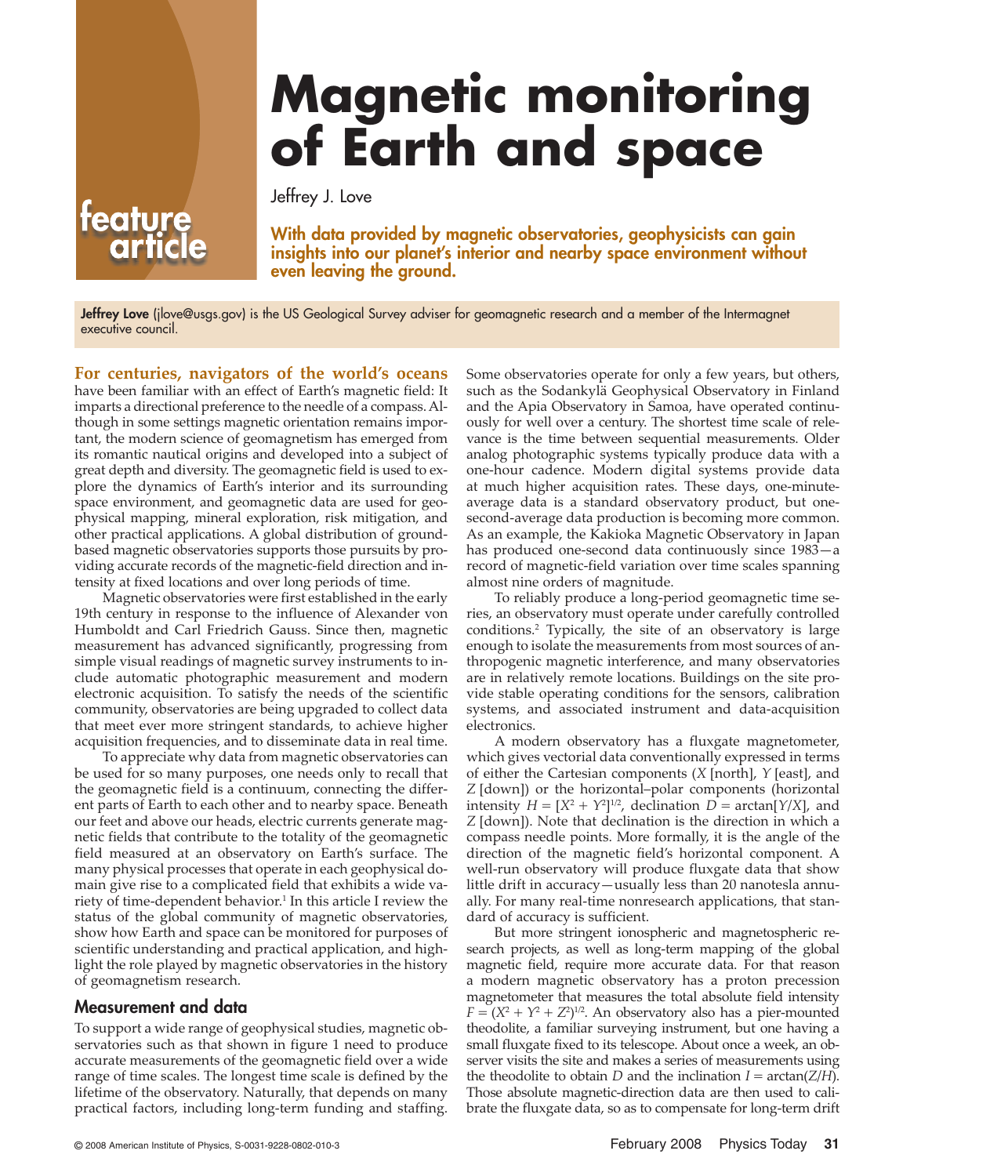

in the fluxgate magnetometer. Production of definitive observatory data involve processing. The resulting data have an absolute accuracy of better than 5 nT, which permits meaningful analysis of magnetic variation that can occur over time scales ranging from the acquisition cadence out to the observatory's lifetime.

Fluxgate magnetometers and proton precession magnetometers are the two types most commonly used in magnetic observatories. The Quick Study by Uli Auster on page 76 describes how they work and includes a photo of a theodolite with fluxgate.



Figure 2. Worldwide distribution, as of 2006, of magnetic observatories that report one-minute-average digital data.

# A global network

Approximately 170 magnetic observatories operate worldwide. Most are supported by national governments, some by universities, and a few by private companies. During the International Geophysical Year in 1957–58, many new observatories were established as part of a coordinated effort to enhance the global collection of geophysical data, and many existing observatories were improved (see the article by Fae L. Korsmo, PHYSICS TODAY, July 2007, page 38). Today about 120 observatories produce and routinely report digital data with an acquisition cadence of one minute or better; figure 2 shows where they are located around the globe. The remaining 50 or so observatories use older, analog systems or report their data only years after acquisition. Note that the geographic distribution of observatories is far from uniform, with a general sparsity in, for example, the Southern Hemisphere and in the central Pacific. To promote observatory operation according to consistent standards and to facilitate the prompt dissemination of digital data, the international observatory network organization Intermagnet (http://www.intermagnet.org) was formed in 1987. As of January 2008, 42 countries and 108 observatories participate in and follow the modern standards set by Intermagnet.

Ground-based fluxgate networks, sometimes called variometer networks, and satellitebased magnetometers fill niches that are complementary to that filled by the observatories. Most fluxgate networks are maintained by universities and various national governmental programs; they typically operate for a few years for spacephysics research. Because of their more special-

ized nature, the networks do not need the laborious standards adopted by full-fledged magnetic observatories. Satellite magnetometers measure the part of Earth's magnetic field that is in space; over the course of many orbits, they can provide good global coverage, albeit from only a relatively small number of locations at any particular time.

In the future almost all users of observatory data will expect greater accuracy, and many will require realtime magnetic-observatory data streams and easier access to data from all parts of the globe. Demand for higherfrequency data acquisition will increase, especially from

space physicists. To meet those needs, the international programs that support magnetic observatories will have to be even better integrated than they are today. Older observatories will need to be modernized and all parts of observatory operations made more automatic.

# Secular variation and Earth's core

How do geophysicists interpret the abundance of magnetic-observatory data? To answer that question, let us take a tour of magnetic signals. The tour begins deep inside Earth, in the iron core where the majority of the geomagnetic field originates. From there, we trace the magnetic field up to the surface, where the observatories are located. Next, we continue onward and upward through the ionosphere to the magnetosphere. The physics encompassed in the tour is classical and includes electricity and magnetism, fluid mechanics, and plasma dynamics.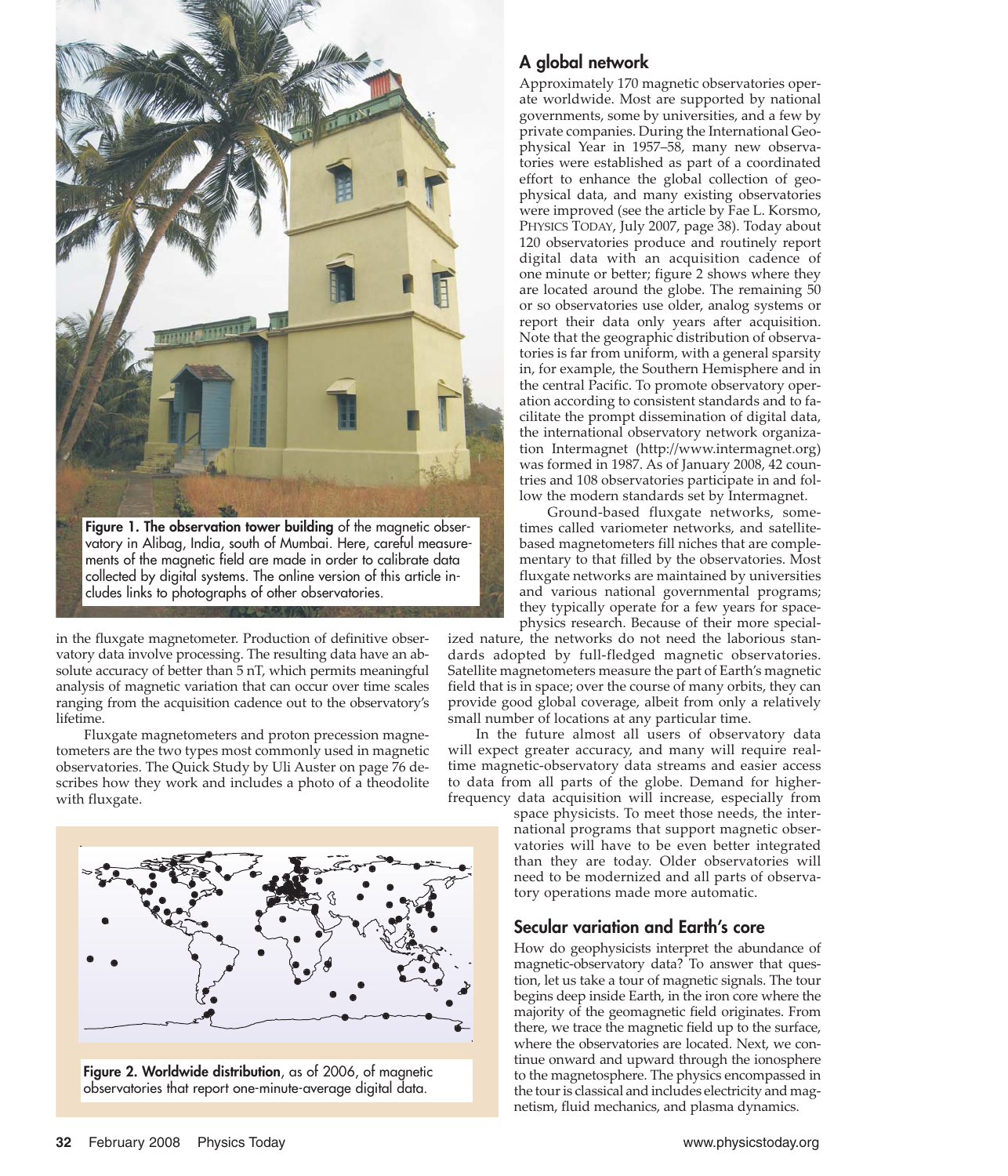

Figure 3. Magnetic declination changes over time. (a) Contour maps of declination D for the years 1900 and 2000 show significant differences over the century. Each contour line represents 5°; red is declination to the east and blue is to the west. (b) Data from five observatories show the yearly rate of change in declination. Note, in particular, the abrupt changes, or jerks, in the rate of secular variation, around 1970. For clarity of presentation, the data have been separated by the ordinate values listed on the right.

Earth's core lies some 2900 km below the surface. In the outer part of the core, a combination of thermal and chemical buoyancy sustains convective fluid motion and establishes what is essentially a naturally occurring electrical generator. As the electrically conducting core fluid flows through the geomagnetic field, motional induction generates electric currents. Those currents, in turn, generate their own magnetic fields. If it is sufficiently complicated—lacking simple symmetry—the magnetic field that partakes in the motional induction is the same field that is sustained by the induced electric currents. The process is efficient enough to overcome the effects of ohmic dissipation, and so Earth's core is a selfsustaining dynamo.<sup>3</sup> The mathematics of the geodynamo is sometimes described as being a bit like that of oceanography and meteorology, but with the additional complication presented by the magnetic field itself. Scientists still don't know or understand many things about dynamo theory; not surprisingly, it is the subject of ongoing research (see the article by Raymond Jeanloz and Barbara Romanowicz, PHYSICS TODAY, August 1997, page 22).

Part of the magnetic field generated in the core extends outward, passes through the weakly electrically conducting mantle, and reaches the surface. The field at Earth's surface typically has an intensity of 30 000–60 000 nT and is approximately dipolar, with an axis tilted by about 10° with respect to Earth's rotational axis. But the magnetic field also has important ingredients that are nondipolar. One way to appreciate that is to make a map of declination. The compass needle aligns itself with the horizontal direction of the local magnetic field. As figure 3a shows, a compass needle almost never points due north. Indeed, because of the nondipolar field, declination is a complicated function of latitude and longitude. As a result of core convection, the magnetic field also exhibits secular variation over time scales of decades to

millions of years. And so, at a given location, the direction that a compass points changes over time. The two maps of declination in figure 3a show the progression of geomagnetic secular variation over the past century.<sup>4</sup> Indeed, because the field changes in time, maps of it are updated every five years or so.

Figure 3b shows year-to-year differences in declination measured during the 20th century from five different observatories. The secular variation not only is different in different locations but also occasionally accelerates. An interesting feature of the data is the apparent presence around 1970 of a discontinuous change, or jerk, in the rate of secular variation. Jerks are clearly seen in the European and Australian data. On the other hand, a jerk isn't obvious in the Japanese data. And although the Alaskan data show a jerk, it is of the opposite sign of that for Europe and Australia.

Clearly, a global description of the secular variation is complicated. Still, geophysicists have made progress in relating jerks and secular variation to decade-scale changes in Earth's rotational rate that arise from exchanges of angular momentum between the core and mantle. With certain assumptions, core angular momentum can be deduced from geomagnetic secular variation models. Then, assuming that Earth's total angular momentum is conserved, one can estimate the changes that should have occurred in the mantle angular momentum over the past century or so. Predicted variations in the length of a day are close to those actually observed, and that gives researchers some confidence that their theories are reasonable.

#### Crust, ocean, and mantle

Time-dependent magnetic-field variations sustained by currents in the ionosphere and magnetosphere induce electric currents in the crust, ocean, and mantle.<sup>5</sup> Those currents, in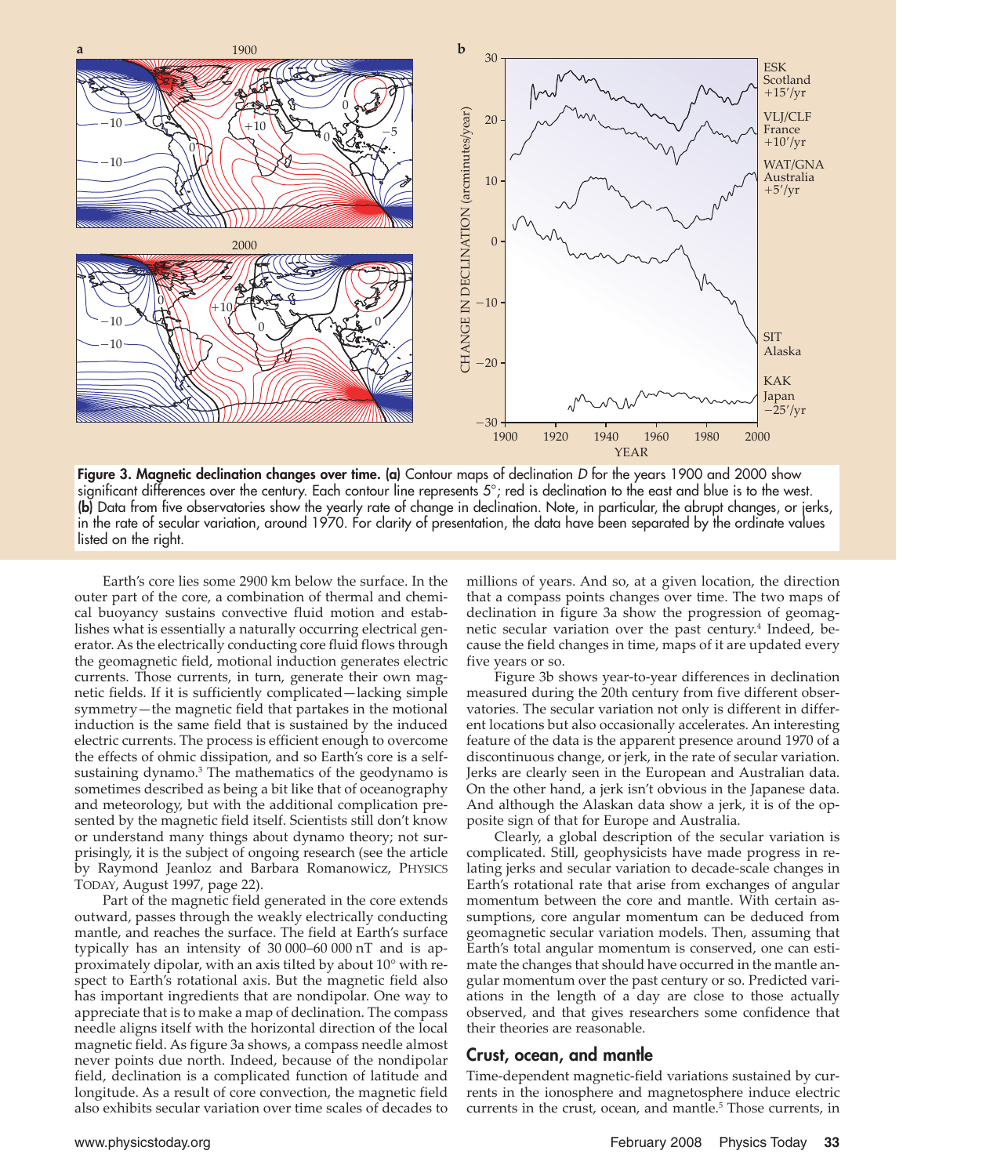turn, generate internal magnetic fields. The skin depth to which the induced currents diffusively penetrate is a function of Earth's subsurface electrical conductivity and the frequency of the overhead magnetic-field variations. So, for example, magnetic variations with periods ranging from a second to tens of minutes penetrate into the crust some 20–100 km. An observatory, of course, measures the total magnetic field, a superposition of the external, inducing field and the internal, induced field. Mathematical separation of the two requires a large number of simultaneous measurements, densely distributed across Earth's surface; it is a task not ideally suited to the relatively sparse distribution of magnetic observatories. For that reason, detailed regional studies of Earth's conductivity structure often involve the deployment of temporary arrays of sensors to measure both the magnetic field at Earth's surface and the induced electric field in the crust.

Qualitative insight into geomagnetic induction can be obtained through direct inspection of observatory data. Figure 4 shows magnetograms from four European observatories that recorded a large magnetic storm. Each observatory shows a similar variation in *H*. Most of that is the magnetic signature of a large-scale, overhead ionospheric and magnetospheric current system sustained during the storm.

In contrast, the magnetogram traces in *Z* vary significantly from site to site, due to localized subsurface differences in electrical conductivity in the vicinity of each observatory. Note, for example, the *Z* traces for the two Spanish observatories: San Pablo Toledo (SPT), in the center of Spain, and Ebro (EBR), on the coast. Much of the variation in *Z* reflected in the Ebro magnetogram comes from electric currents induced in the Mediterranean Sea. Since ocean water is a good electrical conductor compared with dry rock and hydrated sediments, the nearby coastal inlets and sea-depth variations establish a local conductivity heterogeneity; the result is the complicated electromagnetic response seen in the data. On the other hand, differences in *Z* variation between the Italian and Romanian observatories are related to local geology. Both areas are tectonically complicated, but the formation of the Carpathian Mountains created a zone of active rock metamorphism and unusually high electrical conductivity that is manifested in the complexity of the lowest trace.

#### Quiet time variation and the ionosphere

Above Earth's surface the magnetic field threads its way through the ionosphere, the electrically conducting part of the upper atmosphere where solar radiation maintains partial ionization.<sup>6,7</sup> The degree of ionization is a function of altitude, latitude, time of day, season, and solar-cycle phase. At altitudes of 90–300 km or so, winds driven by day–night temperature differences and tides driven by the gravity of the Moon and Sun sustain motional induction. During quiet times, when the magnetic field is relatively undisturbed by solar activity, the electric currents of the ionospheric dynamo give a distinct diurnal variation to observatory magnetograms, as evidenced in figure 5a. A detailed Fourier analysis of longer time series reveals frequencies corresponding to coupled modulations driven by the solar cycle, Earth's orbit around the Sun, the Moon's orbit around Earth, and Earth's rotation. Through application of Ampère's law, the corresponding ionospheric currents can be mapped;<sup>8</sup> figure 5b reveals that the quiet-time current system is dominated by two day-side current gyres. Earth's rotation under that current system gives rise to the quiet-time daily variation of the magnetic field.

Prominent in Figure 5a is the daily variation in the mag-



Figure 4. Magnetic-field variation reveals differences in subsurface electrical conductivity. Shown here are magnetograms taken on 20–21 November 2003 at European observatories of specified longitudes. Horizontal-intensity (H, blue) variation is driven by a storm in the magnetosphere. Site-to-site differences in the downward (Z, red) component are due to induced electric currents in the ocean and crust.

netogram from Huancayo, Peru. First observed in the 1920s, soon after the Carnegie Institution of Washington established the Huancayo observatory, the variation is the result of the ionosphere's anisotropic electrical conductivity. On Earth's day side, in a roughly 5°-wide band near the magnetic equator, the horizontal ambient magnetic field and a vertical electrical field maintained by charge separation across the thickness of the ionosphere combine to facilitate the east–west motion of charge carriers. That gives a concentrated flow of daytime electric current toward the east and the observed enhancement of diurnal magnetic variation at observatories like Huancayo that are located very close to the magnetic equator.

#### Magnetic storms and the magnetosphere

The extent of the geomagnetic field in near-Earth space defines the magnetosphere (see references 7 and 9 and the article by Syun-Ichi Akasofu and Louis J. Lanzerotti, PHYSICS TODAY, December 1975, page 28). The shape of the magnetosphere, depicted in figure 6a, is determined by a supersonic solar wind of electrons and ionized hydrogen and helium that moves at speeds of 250–2000 km/s. Inside a resulting shock wave, the magnetic field of the magnetosphere on the Sun side is compressed, with a "magnetopause" at about 10 Earth radii (10  $R_{\phi}$ ). On the opposite, night side, the magnetosphere is drawn out into a long tail whose length can exceed 100 *R*⊕.

One can also describe the magnetosphere in terms of its constituent electric currents. The magnetopause is then defined by a surrounding current that flows eastward near the equatorial plane. The magnetotail can be defined in terms of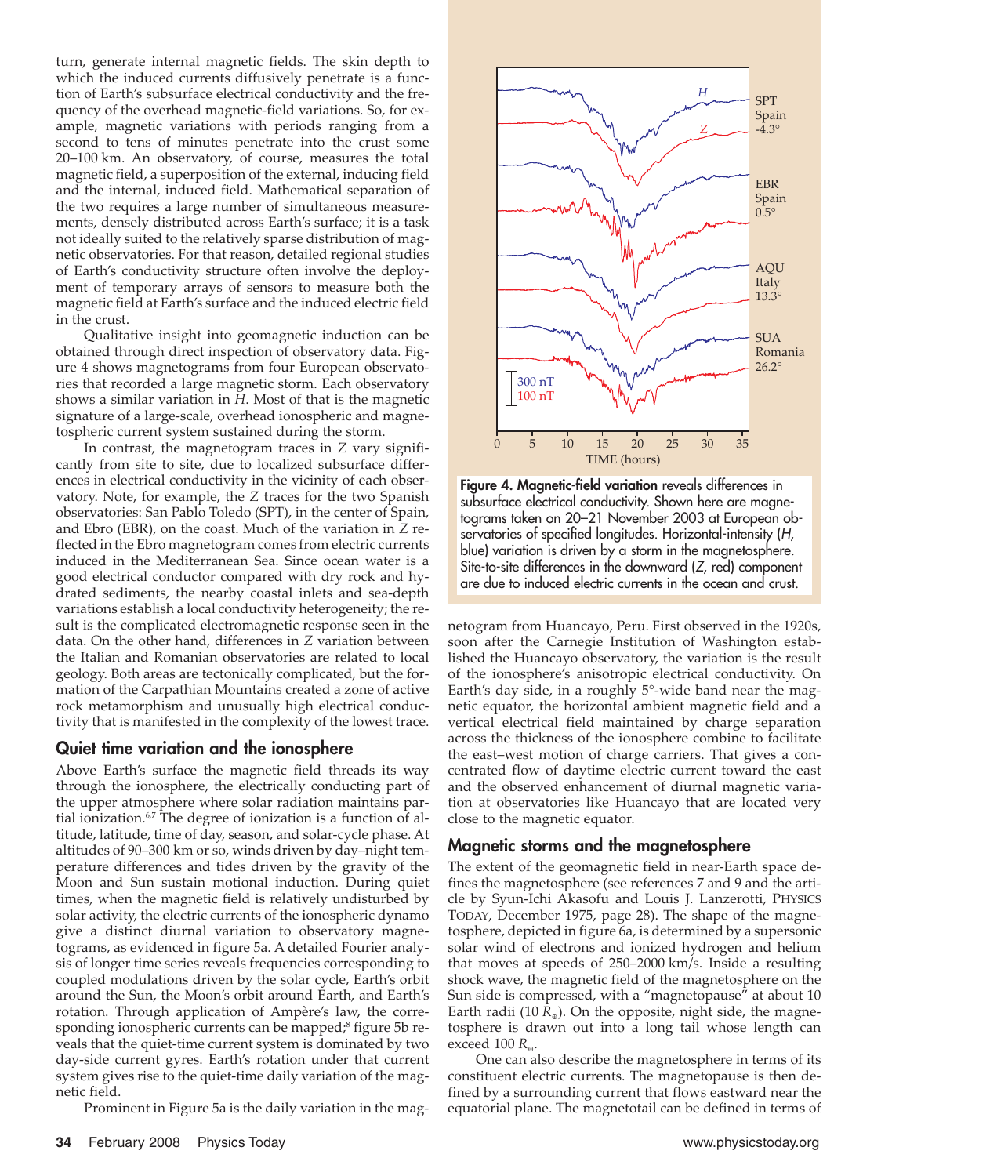



Figure 5. Magnetograms recording quiet times. (a) Data from five observatories show the horizontal intensity H for 8–12 October 2003. The magnetograms are arranged by geomagnetic latitude, which is measured relative to the axis of Earth's tilted dipole. Diurnal variation is prominent, especially for the Huancayo (HUA) observatory located near the magnetic equator. Note the change in polarity of the variation at high latitudes. (b) Observatory data can be used to map the electric currents in the ionosphere that sustain quiettime variation. Shown here is a map for noon, Greenwich Mean Time. Contour lines indicate 10-kA increments; more

densely packed contour lines indicate higher local current density. Red contours indicate clockwise-circulating current; blue contours, counterclockwise current.

a westward equatorial current sheet. The magnetospheric interior within about 3–6  $R_{\scriptscriptstyle\rm g}$  contains a neutral plasma of 1- to 200-keV hydrogen and oxygen ions and lower-energy electrons. Those particles undergo a complicated dance consisting of cyclotron motion around magnetic-field lines, bounces between mirror points in the Northern and Southern Hemispheres where field lines converge, and a slow migration across field lines due to gradients in the magnetic field. The net result is that ions tend to drift westward and electrons eastward, a contrary motion that gives rise to a westward equatorial ring current.

Along with the solar wind, the interplanetary magnetic field—itself an extension of the heliomagnetic field—controls the behavior of the magnetosphere. Diffusion allows the interplanetary magnetic field and geomagnetic field to connect, opening the interior of the magnetosphere to interplanetary space. Figure 6a depicts magnetic connection on the magnetosphere's day side (for additional discussion of magnetic connection, see PHYSICS TODAY, October 2001, page 16); on the night side, an opposite process occurs with disconnection of interplanetary and geomagnetic field lines in the magnetotail. With an open magnetosphere, the dragging of field lines across Earth's polar cap by the solar wind establishes a solar-wind dynamo. That induces convection-like motion of plasma in the magnetosphere and polar ionosphere, and it can energize the ring current.

Occasionally, abrupt ejections or high-speed streams of plasma from the Sun push the magnetosphere into a highly dynamic, time-dependent state called a magnetic storm. That colorful expression was coined by von Humboldt in 1808 to describe occasional periods during which ground-based measurements show large, rapid, and irregular variation of the geomagnetic field. A magnetic storm can last from several hours to several days. Some also exhibit shorter-duration substorms.<sup>10</sup> The cause and effect of substorms is controversial, but, generally speaking, substorms result from a temporary buildup of energy in the magnetotail that is released explosively through a sudden collapse of part of the tail current and diversion of current along magnetic-field lines. As a result, the magnetospheric electric circuit closes through the ionosphere, a detour that can give rise to beautiful auroral displays at high latitudes.

#### The Halloween storm

One of the largest magnetic storms on record occurred just before Halloween 2003. Figure 6b shows horizontal-intensity magnetograms of that storm, which was initiated by a coronal mass ejection associated with a large sunspot group. Observatory magnetograms recorded a sudden impulsive change during the distinctive initial phase (I) that resulted from solar-wind compression of the magnetopause and magnetic connection. The following main phase (M) was distinguished by a general decrease in *H* at low magnetic latitudes, the signature of an increasing equatorial ring current: The westward ring current generates a southward magnetic field in its interior, the Earth side. Since the generated field points opposite to Earth's prevailing northward dipole field, it decreases *H*. Indeed, a longitudinal average of the disturbance in *H* from low-latitude observatories is proportional to the average increase in strength of the ring current. The recovery phase (R) of the storm corresponds to ring-current diminution and a return of low-latitude *H* to prestorm levels. The Halloween storm is somewhat unusual in that it exhibited two main phases, each followed by a recovery period.

A detailed comparison of low- and high-latitude magnetograms reveals substorm occurrences during the Halloween storm. For example, figure 6b displays data from two comparable longitude pairs of observatories that show intermittent periods of anticorrelation. During those times partial collapse of the ring or tail current gives an increase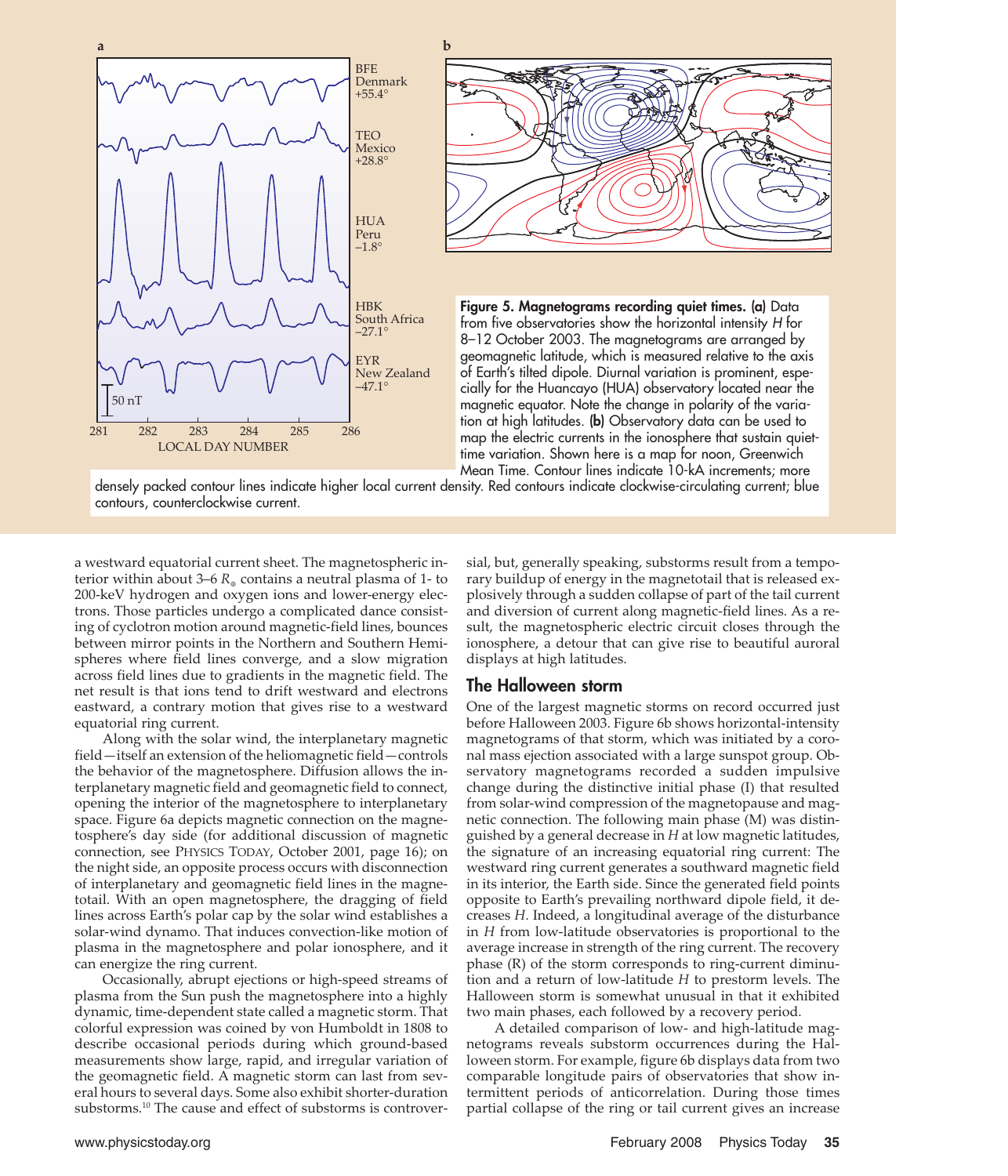

in *H* at low latitudes, while closure of the current system along field lines and through the ionosphere gives a simultaneous decrease in *H* at high latitudes. Thus magneticobservatory data can be used to monitor the electric circuit of the coupled magnetospheric–ionospheric system, notwithstanding that every magnetic storm has its own unique and often complex character.

#### Space climate and weather

The Sun's dynamo is oscillatory. As a result, the Sun's magnetic polarity reverses once every 11 years or so and sunspot number and solar irradiance wax and wane (see reference 7 and the article by Judith Lean, PHYSICS TODAY, June 2005, page 32). Figure 7 shows that magnetic activity, as measured by the monthly standard deviation in *H*, is modulated in phase with the solar cycle. The spikes in magnetic standard deviation during, for example, the years 1921, 1941, and 1989 correspond to large magnetic storms. The discovery that Figure 6. Earth's magnetosphere is shaped and controlled by the Sun. (a) Schematic representation of the magnetosphere. Blue lines represent magnetic fields, and red lines represent currents. Magnetic connection is shown on the day side of the magnetosphere, where a southward-pointing interplanetary field merges with a northward-pointing geomagnetic field. (b) Data from eight observatories show the disturbed horizontal intensity H during the Halloween magnetic storm of 28–31 October 2003. The magnetograms are arranged by longitude; red traces correspond to low-magnetic-latitude observatories and blue lines to observatories at high latitudes. The initial (I), main (M), and recovery (R) phases are discussed in the text. The circled anticorrelations between high- and lowlatitude magnetograms are indicative of substorms.

magnetic storms are more likely to occur during periods of sunspot maxima and less likely to occur with sunspot minima was one of the most important in the history of space physics. It was made in 1852 by the astronomer and British major general Edward Sabine, who carefully analyzed a long time series of data collected by various magnetic observatories including one located, at the time, in Toronto. In his words, the discovery gave to geomagnetism a "much higher position in the scale of distinct natural forces than was previously assigned to it."11

Understanding magnetic storms is important for risk mitigation. Storm-induced currents in the crust can be a nuisance for the electric power industry, since they can find their way into power lines and transformers through ground connections.12 The most prominent example of that particular hazard occurred in March 1989, when a large magnetic storm led to the collapse of the electrical power grid serving the entire Canadian province of Quebec. Magnetic storms interfere with magnetic crustal surveys undertaken for mapping and mineral exploration, and they interfere with in situ magnetic orientation systems used for directional drilling. During magnetic storms, long-distance radio communication can be difficult, and the accuracy of global positioning systems can be reduced. In space, satellite electronics can be damaged and satellite orbital drag enhanced. Astronauts and high-altitude pilots might be subjected to increased radiation.

Since magnetic storms were first identified through ground-based magnetic measurement, it is perhaps not surprising that standard measures of magnetic-storm size are defined using magnetic-observatory data. Real-time observatory data are used for low-cost monitoring or "nowcasting" of space weather. And historical observatory data enable statistical studies of how storms are distributed in time and how big they can be. Because of the potential risk to the activities and infrastructure of our modern, technology-based society, the US federal government supports the interagency National Space Weather Program. Similar programs also exist in Japan and Europe.

The wide-ranging utility of magnetic-observatory data testifies to the importance of programs dedicated to accurate and long-term geophysical measurement. And the data themselves are a lasting legacy of the many hard-working individuals who have supported observatory operations for almost 170 years.

*I thank William S. Leith for encouraging me to write this article and Arnaud Chulliat, Carol A. Finn, David J. Kerridge, Stefan Maus, Robert L. McPherron, Lawrence R. Newitt, Leif Svalgaard, Jeremy N. Thomas, and E. William Worthington for reviewing a draft manuscript.*